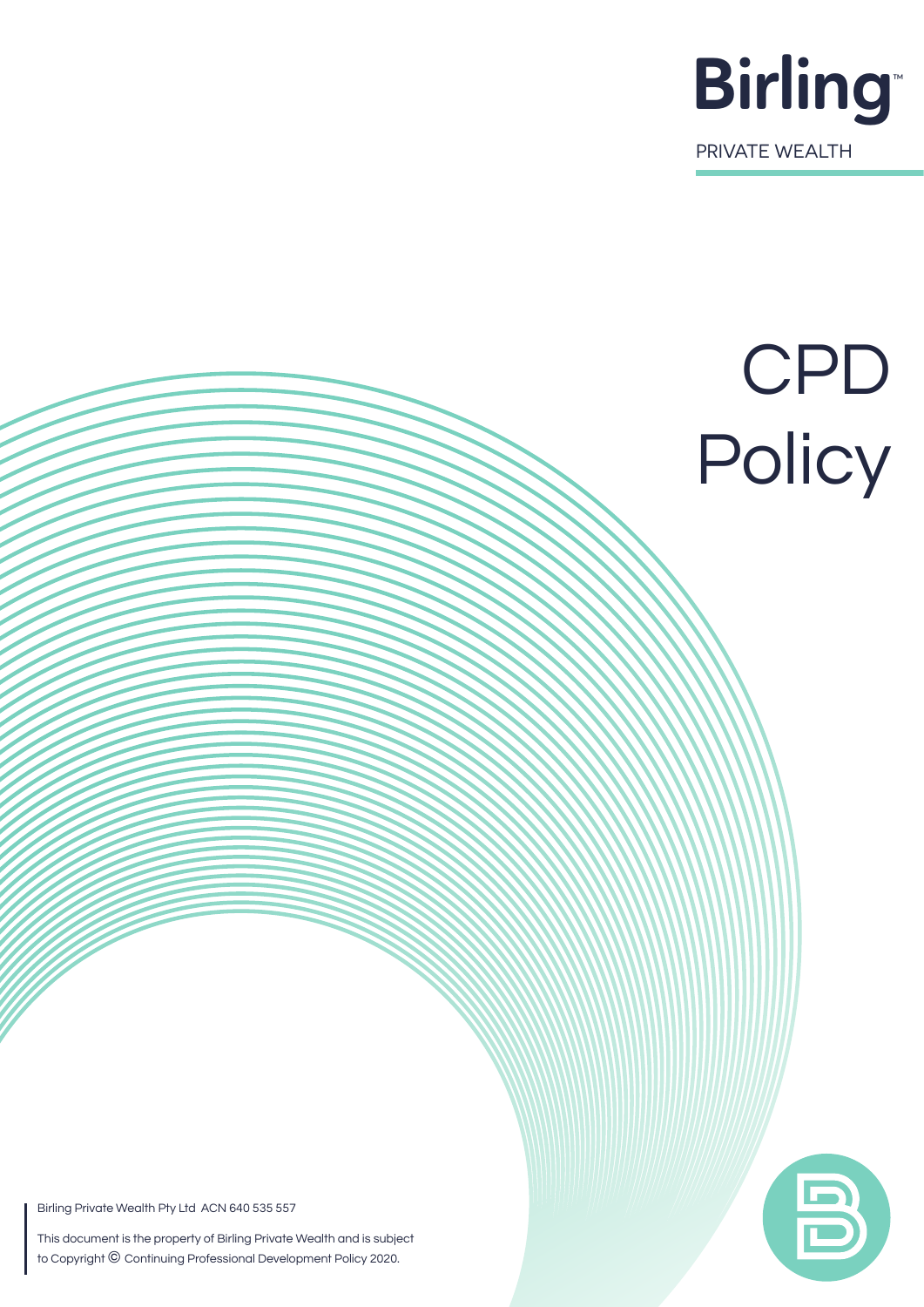# Contents

| 1. |  |  |  |  |  |  |
|----|--|--|--|--|--|--|
| 2. |  |  |  |  |  |  |
| 3. |  |  |  |  |  |  |
| 4. |  |  |  |  |  |  |
| 5. |  |  |  |  |  |  |
|    |  |  |  |  |  |  |
|    |  |  |  |  |  |  |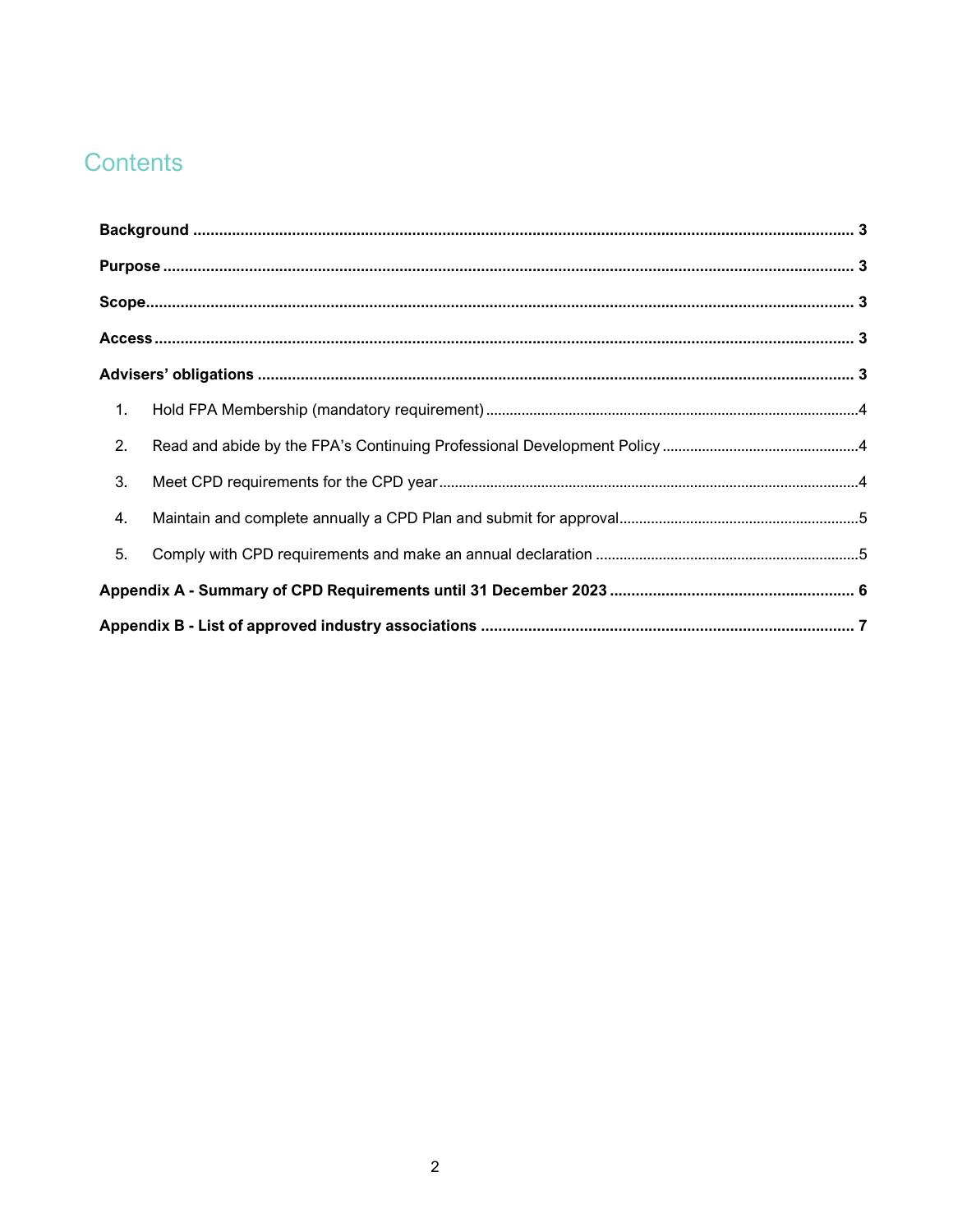# <span id="page-2-0"></span>**Background**

The Corporations Act 2001 requires that all individuals identified as a 'relevant provider' (**adviser**) for the purposes of providing personal advice to retail clients are required to meet the requirements for continuing professional development (**CPD**) set by the standards body, *Financial Adviser Standards and Ethics Authority*.

It is also an obligation under the FASEA Code of Ethics (Standard 10) that an adviser must develop, maintain and apply a high level of relevant knowledge and skills.

### <span id="page-2-1"></span>**Purpose**

The FPA Continuing Professional Development Policy (**CPD Policy**) has been adopted by Birling Private Wealth (**licensee**) for the purposes of:

- a) enabling the licensee to support its advisers in maintaining their competence and meeting their CPD requirements under FASEA; and
- b) providing guidance to its advisers on the licensee's expectations and approach to CPD.

## <span id="page-2-2"></span>**Scope**

This Policy does not address other matters required by FASEA which include:

- a) Adviser education and qualification
- b) Examination
- c) Provisional relevant adviser work and training in their professional year
- d) Code of ethics
- e) Foreign qualifications

#### <span id="page-2-3"></span>**Access**

This Policy shall be published on the licensee's website and will be made accessible to all advisers who are authorised to provide financial product advice to retail clients under the licensee.

# <span id="page-2-4"></span>**Advisers' obligations**

The FPA's Continuing Professional Development Policy is compliant with relevant regulatory and legislative guidelines and is the guiding CPD Policy for all advisers under the licensee.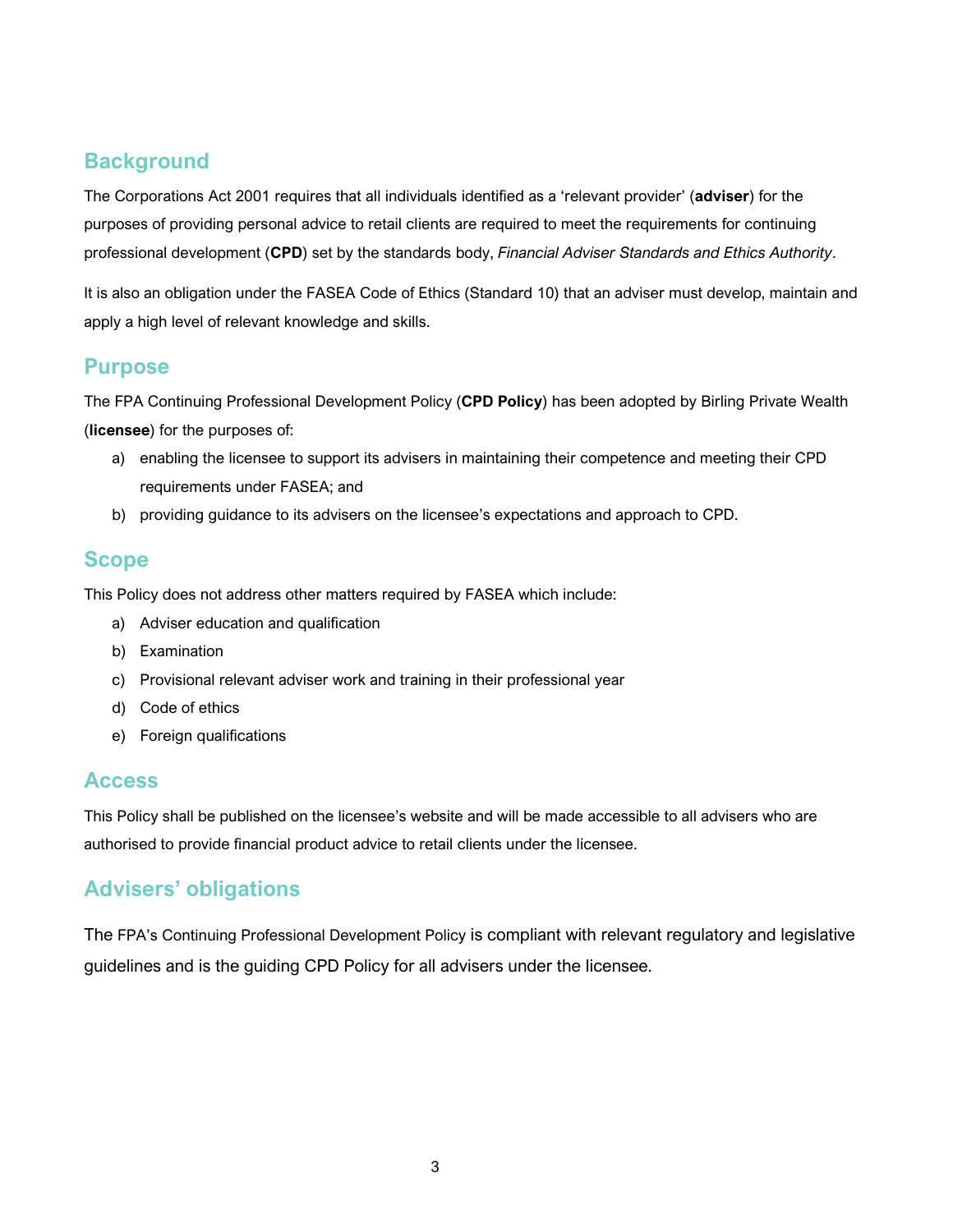As an adviser of the licensee you are required to:

#### <span id="page-3-0"></span>**1. Hold FPA Membership (mandatory requirement)**

- a) While the licensee respects an adviser's right to hold membership with other industry and/or professional bodies. It is a mandatory requirement by the licensee that all advisers hold and maintain membership with the FPA (Financial Planning Association); and
- b) Provide evidence of membership on request.

#### <span id="page-3-1"></span>**2. Read and abide by the FPA's Continuing Professional Development Policy**

a) See<https://fpa.com.au/wp-content/uploads/2019/03/FPA-CPD-Policy-February-2019.pdf>

#### <span id="page-3-2"></span>**3. Meet CPD requirements for the CPD year**

Financial advisers are required to complete 40 hours of CPD each year of which 70% must be approved by their licensee (including a maximum 4 hours of professional reading). The minimum hours for CPD across the mandatory categories are:

| Specified<br>Requirements                              | Description                                                                                                                                                                                                                                       | Minimum hours |
|--------------------------------------------------------|---------------------------------------------------------------------------------------------------------------------------------------------------------------------------------------------------------------------------------------------------|---------------|
| Technical<br>competence                                | The activity is designed to enhance the adviser's technical proficiency and ability<br>to develop and provide advice strategies that are appropriate to the objectives,<br>financial situations and needs of different classes of retail clients. | 5             |
| Client care and<br>practice                            | The activity is designed to enhance the adviser's ability to act as a client-centric<br>practitioner in advising retail clients.                                                                                                                  | 5             |
| Regulatory<br>compliance<br>and consumer<br>protection | The activity is designed to enhance the adviser's understanding of applicable<br>legal obligations and how to comply with them.                                                                                                                   | 5             |
| Professionalism<br>and ethics                          | The activity is designed to enhance the adviser's capacity to act as an ethical<br>professional.                                                                                                                                                  | 9             |

NOTE:

- The relevant CPD year for the licensee is the 12-month period between **1 July to 30 June.**
- Advisers must record in the licensee's approved Training Register a **minimum of 40 CPD hours** of approved CPD education, for the CPD year.
- All advisers are required to complete the minimum hours in each **CPD area as specified** by the licensee below and or as otherwise directed by the licensee in the CPD Plan: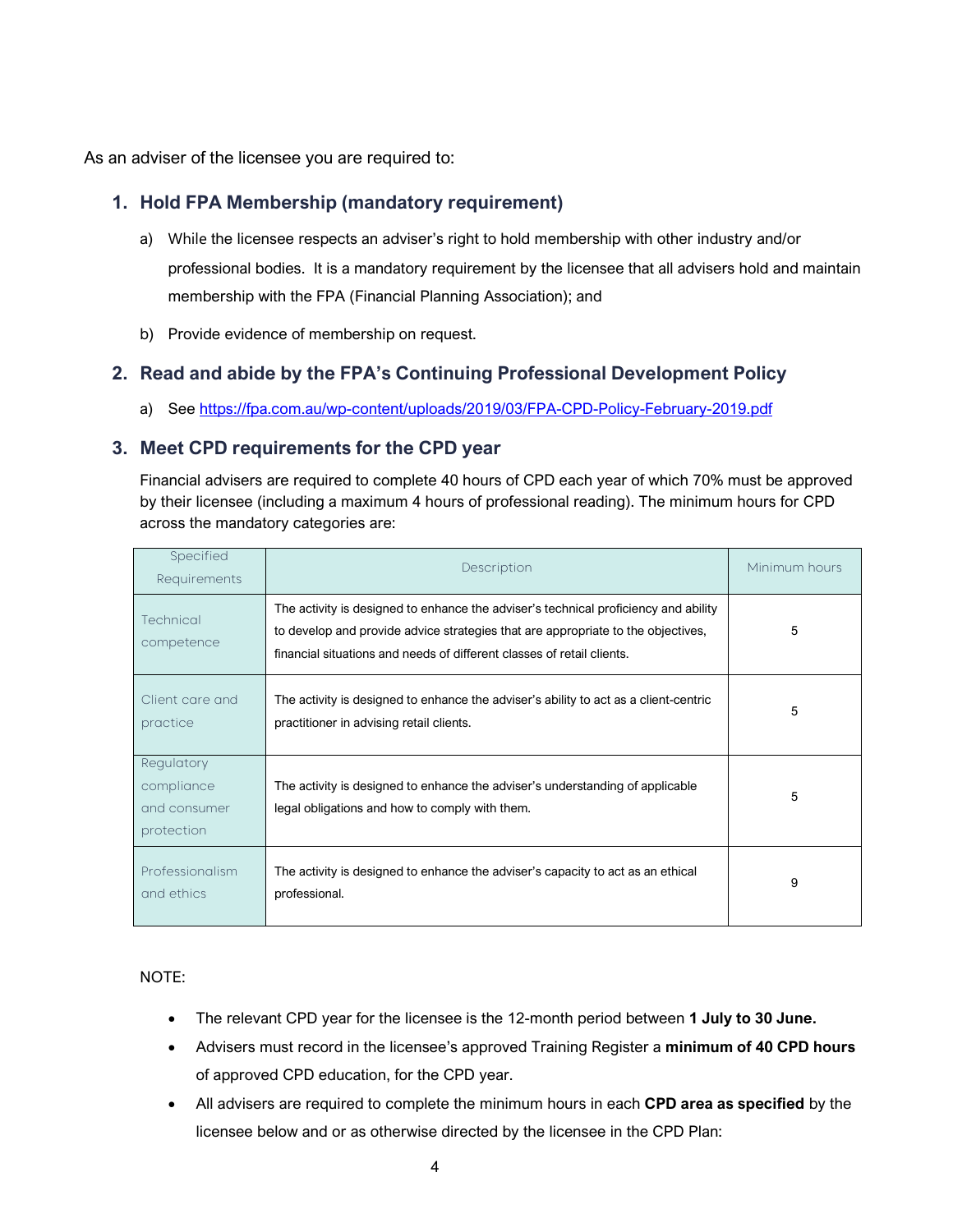#### <span id="page-4-0"></span>**4. Maintain and complete annually a CPD Plan and submit for approval**

- a) For the CPD year all advisers must:
	- − Complete and submit their CPD Plan for approval by the licensee 4 weeks before the beginning of the CPD year\*.
	- − complete the minimum hours required in each CPD area as specified by the licensee and set out in the CPD Plan.
- \* **NB: In the case of aligning with FASEA, CPD Plans are due by 31st March 2019.**
- b) Any amendments to the CPD Plan after it has been approved by the licensee can only be made in writing with approval from the licensee.
- c) The licensee may also set a timeframe by which a specific qualifying CPD activity must be completed.

#### <span id="page-4-1"></span>**5. Comply with CPD requirements and make an annual declaration**

a) Each adviser of the licensee must affirm that they have satisfied the annual CPD hours each CPD year through a declaration.

| Entity:    | Birling Private Wealth Pty Ltd | <b>Review Date:</b>     | 1 May 2021                                     |
|------------|--------------------------------|-------------------------|------------------------------------------------|
|            |                                |                         |                                                |
| ABN:       | 640 535 557                    | Version:                | BPW-CPD v1.0-20200511                          |
| AFSL:      | 523245                         | <b>Associated Docs:</b> | FPA Continuing Professional Development Policy |
| Published: | 11 May 2020                    |                         |                                                |
|            |                                |                         |                                                |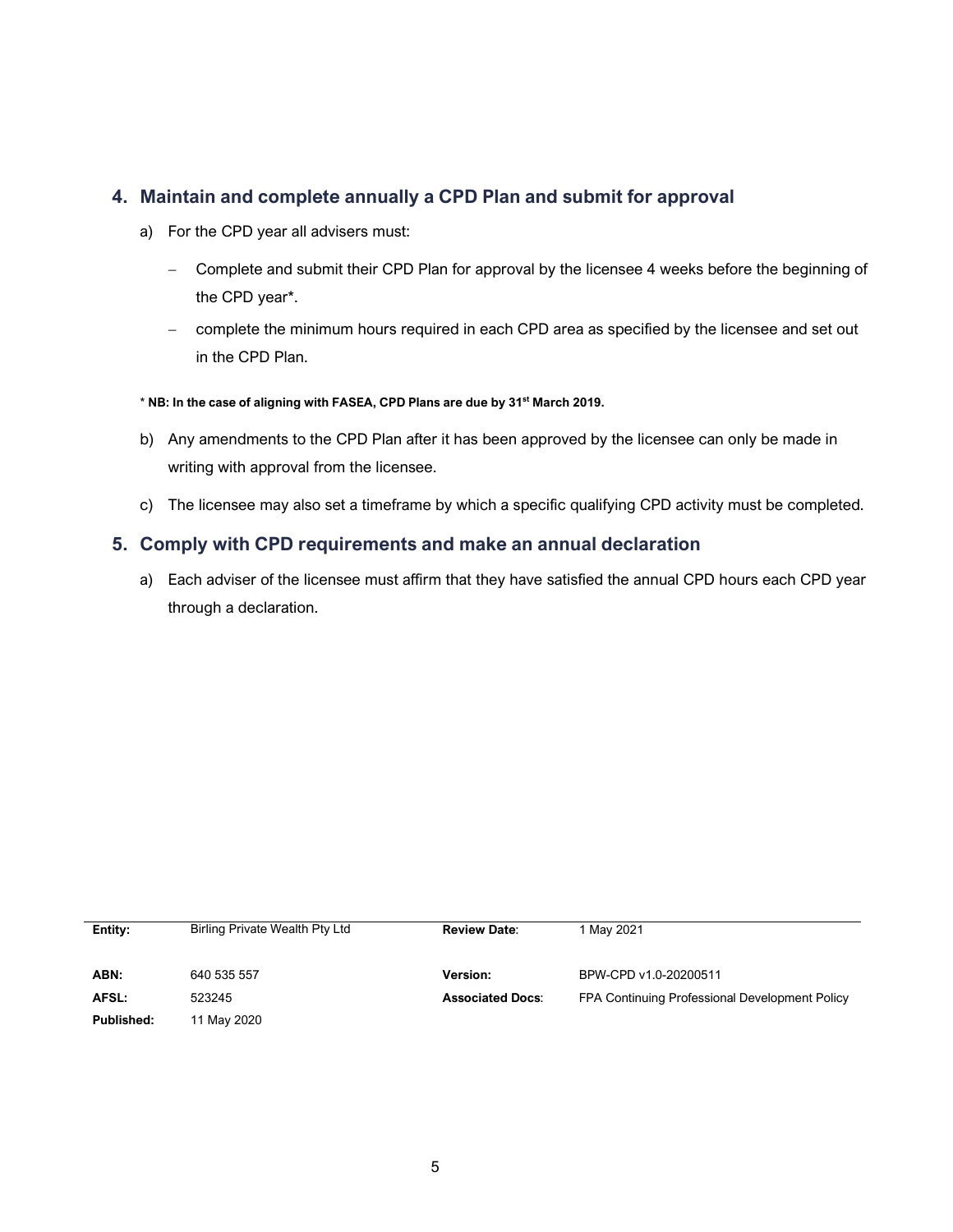<span id="page-5-0"></span>

|  |  |  |  |  | <b>Appendix A - Summary of CPD Requirements until 31 December 2023</b> |  |
|--|--|--|--|--|------------------------------------------------------------------------|--|
|  |  |  |  |  |                                                                        |  |

|                                       | Financial Planner AFP ® and Associate                                                                                                                                                                                                                        | CFP® Professional until 31 December 2023                                                                                                                                                                                                                     |  |  |  |
|---------------------------------------|--------------------------------------------------------------------------------------------------------------------------------------------------------------------------------------------------------------------------------------------------------------|--------------------------------------------------------------------------------------------------------------------------------------------------------------------------------------------------------------------------------------------------------------|--|--|--|
| <b>CPD hours</b>                      | 40 hours per CPD year.                                                                                                                                                                                                                                       | 40 hours per CPD year.                                                                                                                                                                                                                                       |  |  |  |
| <b>Accredited CPD</b>                 | Minimum of 28 hours FPA accredited (70% of<br>minimum hours required by FASEA) with no more<br>than 4 hours of professional or technical reading.                                                                                                            | Minimum of 28 hours FPA accredited (70% of<br>minimum hours required by FASEA) with no more<br>than 4 hours of professional or technical reading.                                                                                                            |  |  |  |
| <b>Non-accredited CPD</b>             | Up to 12 hours may be non-accredited (30% of<br>minimum hours required by FASEA).                                                                                                                                                                            | Up to 12 hours may be non-accredited (30% of<br>minimum hours required by FASEA).                                                                                                                                                                            |  |  |  |
| <b>CPD Area</b><br>requirements       | As per FASEA guidelines:<br>A minimum of 5 hours each in the CPD areas of<br>technical competence, client care and practice,<br>regulatory compliance and consumer protection;<br>and a minimum of 9 hours in the CPD area of<br>professionalism and ethics. | As per FASEA guidelines:<br>A minimum of 5 hours each in the CPD areas of<br>technical competence, client care and practice,<br>regulatory compliance and consumer protection;<br>and a minimum of 9 hours in the CPD area of<br>professionalism and ethics. |  |  |  |
| <b>ASIC knowledge</b><br>requirements | Set by the individual or their licensee in a manner that<br>ensures they develop, maintain and apply a high level<br>of relevant knowledge and skills.                                                                                                       | Set by the individual or their licensee in a manner that<br>ensures they develop, maintain and apply a high level<br>of relevant knowledge and skills.                                                                                                       |  |  |  |
| <b>Record keeping</b>                 | The following records must be kept for 7 years:<br>CPD record/CPD plan<br>Additional evidence for non- accredited<br>activities                                                                                                                              | The following records must be kept for 7 years:<br>CPD record/CPD plan<br>Additional evidence for non- accredited<br>activities                                                                                                                              |  |  |  |
| <b>Declaration</b>                    | Each practitioner member must affirm that they have<br>satisfied the annual CPD hours each CPD year through<br>a declaration. (For extenuating circumstances see<br>Section 8.)                                                                              | Each practitioner member must affirm that they have<br>satisfied the annual CPD hours each CPD year through<br>a declaration. (For extenuating circumstances see<br>Section 8.)                                                                              |  |  |  |
| <b>Audit</b>                          | Practitioner members selected for audit must comply<br>with audit requests (see Section 7).                                                                                                                                                                  | Practitioner members selected for audit must comply<br>with audit requests (see Section 7).                                                                                                                                                                  |  |  |  |

**Source**: FPA Continuing Professional Development Policy (Updated: Feb 2019)